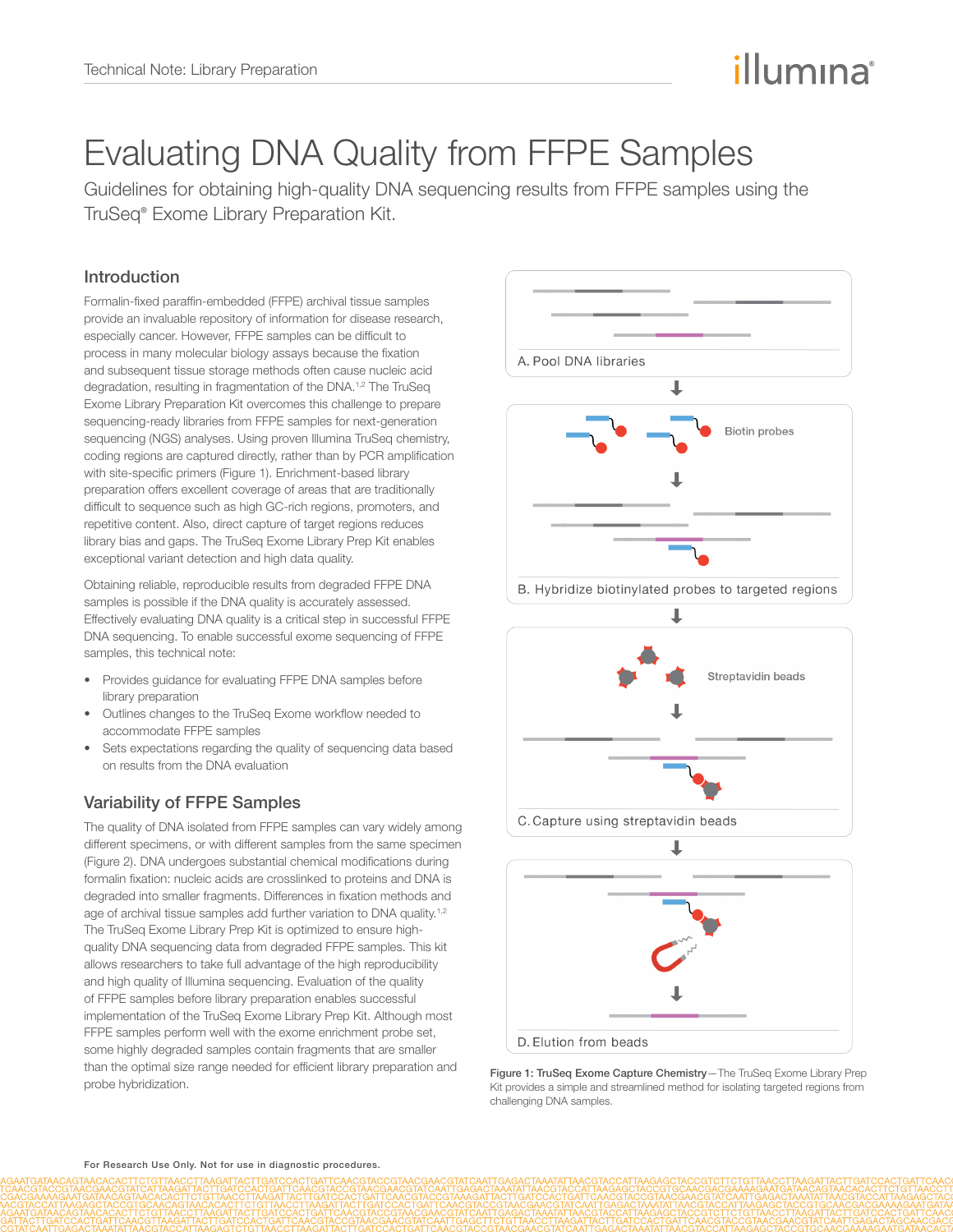

| <b>Fragment Analyzer</b>    |     |  |
|-----------------------------|-----|--|
| Total Concentration (ng/µl) | GON |  |
| 15.0022                     | 0.9 |  |
| 16.9694                     | 0.7 |  |
| 5.0036                      | 1.2 |  |
| 1.2414                      | 0.5 |  |
| 1.7381                      | 0.5 |  |
| 9.1459                      | 1.0 |  |
|                             |     |  |

Figure 2: Variation in FFPE Sample DNA Quality—(A) DNA isolated from FFPE samples was analyzed with The Fragment Analyzer. A user-defined threshold of 10,000 bp was set (vertical purple line). (B) Genomic Quality Numbers (GQNs) were calculated for each sample.

| Table 1: Recommended Changes to TruSeg Exome Workflow |
|-------------------------------------------------------|
|-------------------------------------------------------|

| <b>FFPE</b><br>Quality                       | GQN*          | Input into<br><b>Library Prep</b> | No. of PCR<br>Cycles | Input into Enrichment |  |
|----------------------------------------------|---------------|-----------------------------------|----------------------|-----------------------|--|
| High                                         | > 0.7         | 100-300 ng                        | 12                   | 500 ng                |  |
| Medium                                       | $0.3 -$<br>07 | 300 ng                            | 12                   | 500 ng                |  |
| Low                                          | < 0.3         | Not Recommended                   |                      |                       |  |
| *Values reported from The Fragment Analyzer. |               |                                   |                      |                       |  |

#### Evaluating DNA Quality

Many researchers use qPCR to determine the quality of DNA extracted from FFPE samples. When using the TruSeq Exome Kit, fragment analysis is a simpler and more reliable determinant of DNA quality.

Fragment analysis can be performed using The Fragment Analyzer, a highly sensitive, automated capillary electrophoresis system that reads fragments of 10–40,000 bp manufactured by Advanced Analytical Technologies. The system can resolve fragments down to a difference of 2 bp and accurately measure sample concentrations as low as 50 pg/µl. The Fragment Analyzer assesses DNA quality by calculating a Genomic Quality Number (GQN) for every sample. The GQN is a threshold set by the user that is defined as an applicationspecific base pair value considered to be good quality DNA. Fragment Analyzer software calculates the percentage of DNA above the threshold, producing a GQN value of 0–10. A low GQN value (< 2.5) represents sheared or degraded DNA. A high GQN (> 9) represents undegraded DNA. Based on the GQN values reported by The Fragment Analyzer (Figure 2), users can determine the appropriate changes needed for optimized use of the FFPE sample DNA in the TruSeq Exome workflow.

#### Recommendations for FFPE Samples

Based on results from The Fragment Analyzer, 3 changes are recommended to the standard TruSeq Exome workflow to accommodate FFPE samples (Figure 3). The first change is the amount of DNA input into library preparation (Step A). The second is the number of PCR cycles used in the first amplification (Step C). The third is the amount of library used in enrichment (Step D). The remaining steps of the workflow (Steps B, E-G) remain unchanged.

DNA input of 100–300 ng is recommended for high-quality samples with GQN values > 0.7, and 300 ng for medium quality samples with GQN values of 0.3–0.7 (Table 1). Although 300 ng is ideal, less input can be used in library preparation with the caveat that sequencing results may be affected. Due to their excessively degraded nature, low quality samples with GQN values < 0.3 are not recommended for use with the TruSeq Exome workflow (Table 1). Increasing the number of PCR cycles in the first amplification (Figure 3, Step C) to 12 for all samples with GQN values  $> 0.3$  is required to increase library prep yield for a proper enrichment and to increase library complexity for improved coverage and variant calls (Table 1). Regardless of the initial input amount, due to the fragmented nature of FFPE DNA, increasing the amount for enrichment (Figure 3, Step D) to 500 ng ensures good on-target percentages from sequencing (Table 1).

For Research Use Only. Not for use in diagnostic procedures.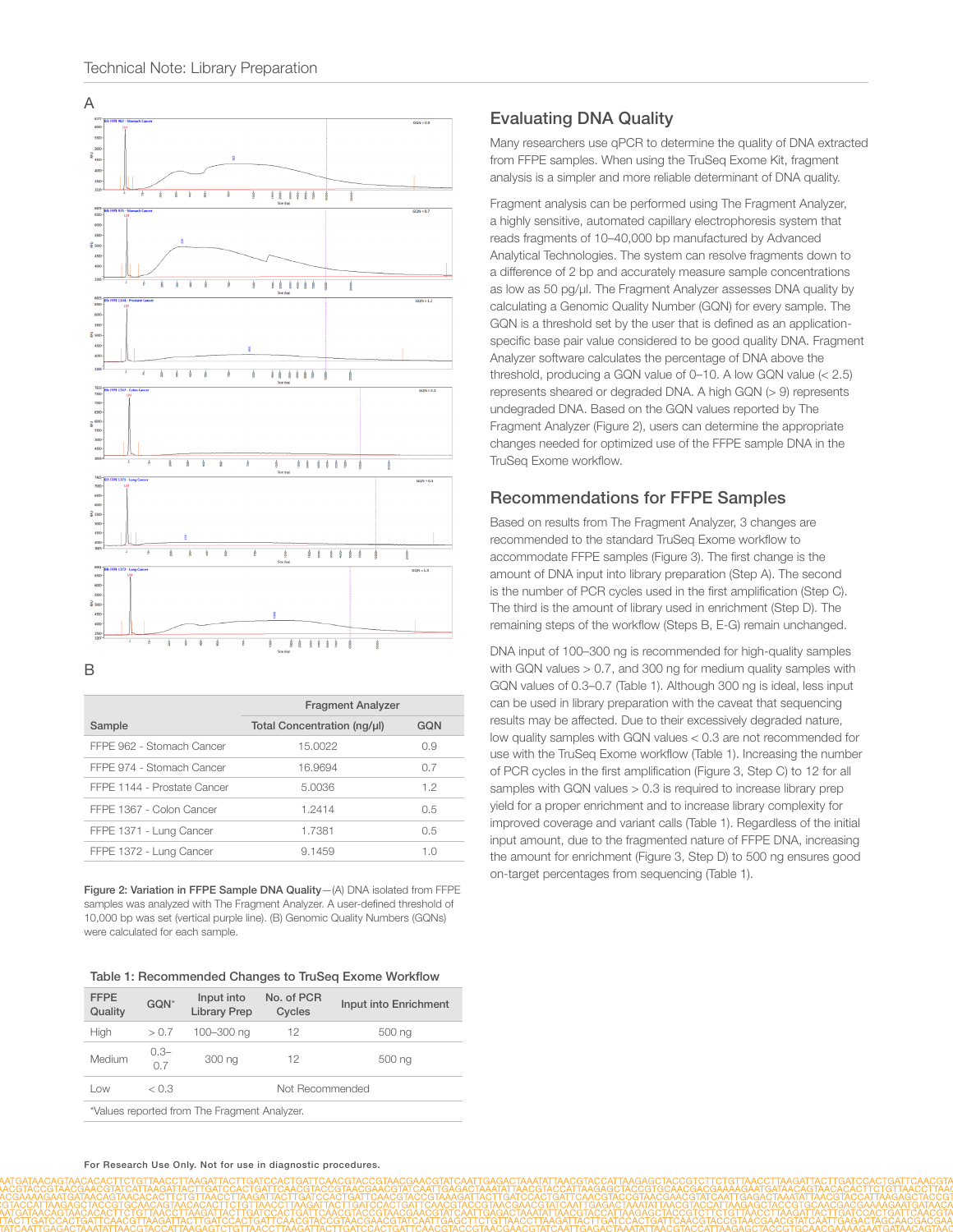

Figure 3: Recommended Changes to TruSeq Exome Workflow for FFPE DNA—Changes to the TruSeq Exome workflow to accommodate FFPE DNA are indicated. Remaining steps are unchanged.

## Expected Results for FFPE Exome Sequencing

A set of FFPE and control DNA samples of varying sources and quality were taken through the TruSeq Exome sequencing workflow (Figure 4).



Figure 4: TruSeq Exome Sequencing Workflow—The TruSeq Exome Library Prep Kit is part of an integrated exome sequencing workflow that includes library preparation, sequencing, and data analysis.

#### Library Preparation

Eight FFPE DNA samples, 2 sets of vendor Tumor-Normal FFPE DNAs, and Coriell Cell Repositories NA12878 samples were run on The Fragment Analyzer. The DNF-488 High Sensitivity Genomic DNA Analysis Kit was used. A user-defined threshold of 10,000 bp was set for GQN calculations. All FFPE libraries were prepared for sequencing with the TruSeq Exome Library Prep Kit with changes to the workflow recommended for medium quality samples. The 8 FFPE DNA and NA12878 samples were run through the TruSeq Exome kit in duplicate, with 100 ng of input each. The vendor FFPE samples were run through the TruSeq Exome kit (Tumors in duplicate and Normal with a single rep) at input amounts of 100 ng and 300 ng.

These FFPE samples showed a positive correlation between the prelibrary prep GQN value and postlibrary prep yield. Samples with GQNs > 0.3 resulted in significantly higher yields from library preparation (Figure 5). Of note, FFPE samples with GQNs of 0.4- 1.2 (purple and blue dots, Figure 5) resulted in similar library yields as control samples with high GQN values (blue dots with GQN =  $8$ , Figure 5).



Figure 5: GQN Value Correlates to Postlibrary Prep Yield-GQN values are plotted against respective postlibrary prep yields (ng) for each sample. FFPE samples with GQNs < 0.3 (low quality, grey dots) resulted in significantly lower yields than medium and high-quality samples.

#### Sequencing

6-Plex hybridizations were performed with like input amounts and sequenced on the HiSeq® 2500 System in rapid-run mode with V2 chemistry and  $2 \times 76$  bp sequencing read length. Data analysis was done in the BaseSpace® Sequence Hub using the FASTQ Toolkit to subsample the data to 10M and 50M reads and run through BWA Enrichment Application with Picard.

FFPE samples showed correlation of prelibrary prep GQN values and 2 different enrichment metrics. Low quality FFPE samples (GQNs < 0.3) failed to meet the standard metric requirement of 80% for padded read enrichment (Figure 6A). Also, they resulted in significantly lower target coverage at 20× (Figure 6B), as compared to medium and high-quality samples. Despite a range of GQN values of 0.4–1.2, medium and high-quality FFPE samples displayed similar padded read enrichment efficiencies and target coverage at 20×.